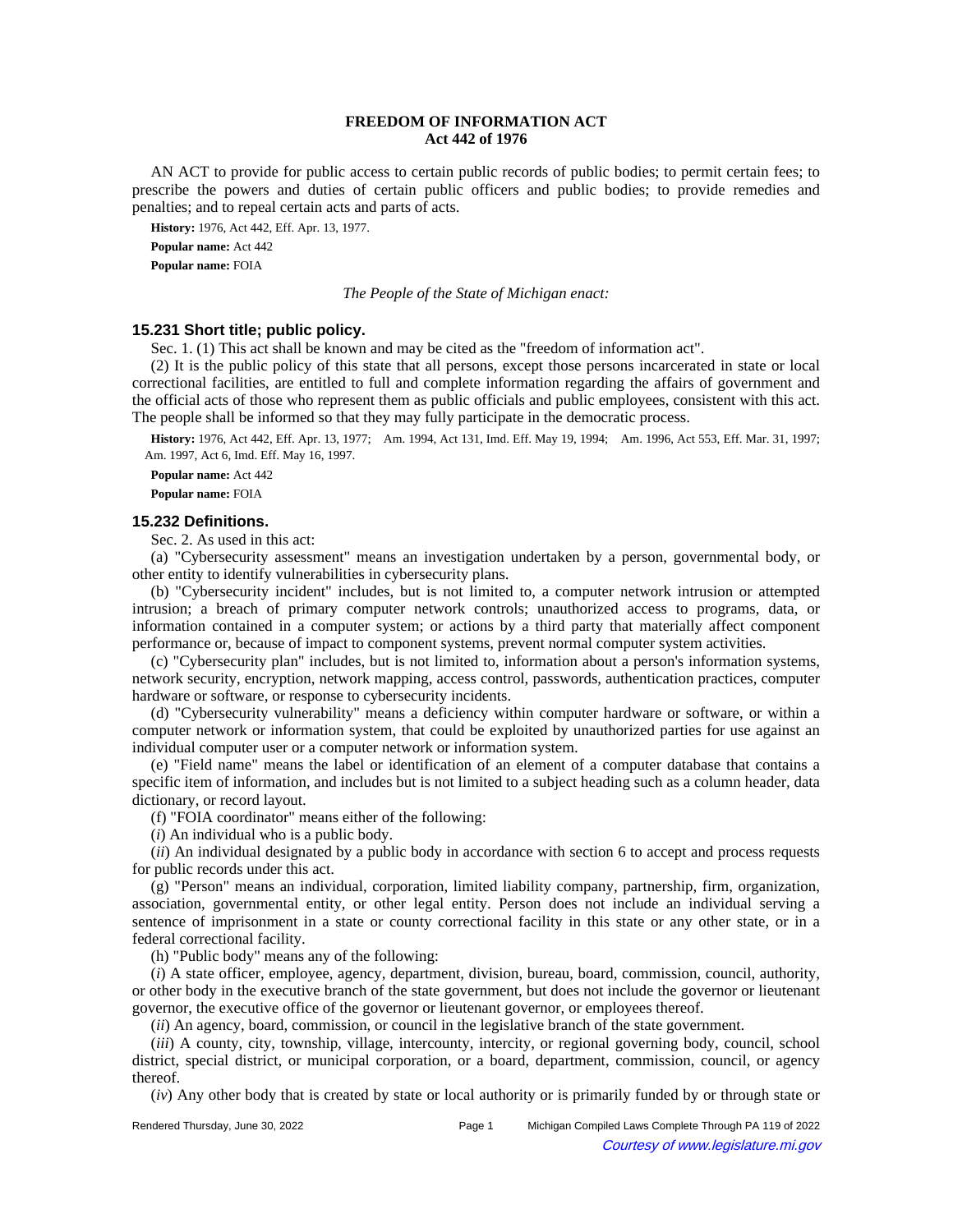local authority, except that the judiciary, including the office of the county clerk and its employees when acting in the capacity of clerk to the circuit court, is not included in the definition of public body.

(i) "Public record" means a writing prepared, owned, used, in the possession of, or retained by a public body in the performance of an official function, from the time it is created. Public record does not include computer software. This act separates public records into the following 2 classes:

(*i*) Those that are exempt from disclosure under section 13.

(*ii*) All public records that are not exempt from disclosure under section 13 and that are subject to disclosure under this act.

(j) "Software" means a set of statements or instructions that when incorporated in a machine usable medium is capable of causing a machine or device having information processing capabilities to indicate, perform, or achieve a particular function, task, or result. Software does not include computer-stored information or data, or a field name if disclosure of that field name does not violate a software license.

(k) "Unusual circumstances" means any 1 or a combination of the following, but only to the extent necessary for the proper processing of a request:

(*i*) The need to search for, collect, or appropriately examine or review a voluminous amount of separate and distinct public records pursuant to a single request.

(*ii*) The need to collect the requested public records from numerous field offices, facilities, or other establishments which are located apart from the particular office receiving or processing the request.

(*l*) "Writing" means handwriting, typewriting, printing, photostating, photographing, photocopying, and every other means of recording, and includes letters, words, pictures, sounds, or symbols, or combinations thereof, and papers, maps, magnetic or paper tapes, photographic films or prints, microfilm, microfiche, magnetic or punched cards, discs, drums, hard drives, solid state storage components, or other means of recording or retaining meaningful content.

(m) "Written request" means a writing that asks for information, and includes a writing transmitted by facsimile, electronic mail, or other electronic means.

History: 1976, Act 442, Eff. Apr. 13, 1977;--Am. 1994, Act 131, Imd. Eff. May 19, 1994;--Am. 1996, Act 553, Eff. Mar. 31, 1997; Am. 2018, Act 68, Eff. June 17, 2018.

**Popular name:** Act 442 **Popular name:** FOIA

# **15.233 Public records; request requirements; right to inspect, copy, or receive; subscriptions; forwarding requests; file; inspection and examination; memoranda or abstracts; rules; compilation, summary, or report of information; creation of new public record; certified copies.**

Sec. 3. (1) Except as expressly provided in section 13, upon providing a public body's FOIA coordinator with a written request that describes a public record sufficiently to enable the public body to find the public record, a person has a right to inspect, copy, or receive copies of the requested public record of the public body. A request from a person, other than an individual who qualifies as indigent under section  $4(2)(a)$ , must include the requesting person's complete name, address, and contact information, and, if the request is made by a person other than an individual, the complete name, address, and contact information of the person's agent who is an individual. An address must be written in compliance with United States Postal Service addressing standards. Contact information must include a valid telephone number or electronic mail address. A person has a right to subscribe to future issuances of public records that are created, issued, or disseminated on a regular basis. A subscription is valid for up to 6 months, at the request of the subscriber, and is renewable. An employee of a public body who receives a request for a public record shall promptly forward that request to the freedom of information act coordinator.

(2) A freedom of information act coordinator shall keep a copy of all written requests for public records on file for no less than 1 year.

(3) A public body shall furnish a requesting person a reasonable opportunity for inspection and examination of its public records, and shall furnish reasonable facilities for making memoranda or abstracts from its public records during the usual business hours. A public body may make reasonable rules necessary to protect its public records and to prevent excessive and unreasonable interference with the discharge of its functions. A public body shall protect public records from loss, unauthorized alteration, mutilation, or destruction.

(4) This act does not require a public body to make a compilation, summary, or report of information, except as required in section 11.

(5) This act does not require a public body to create a new public record, except as required in section 11,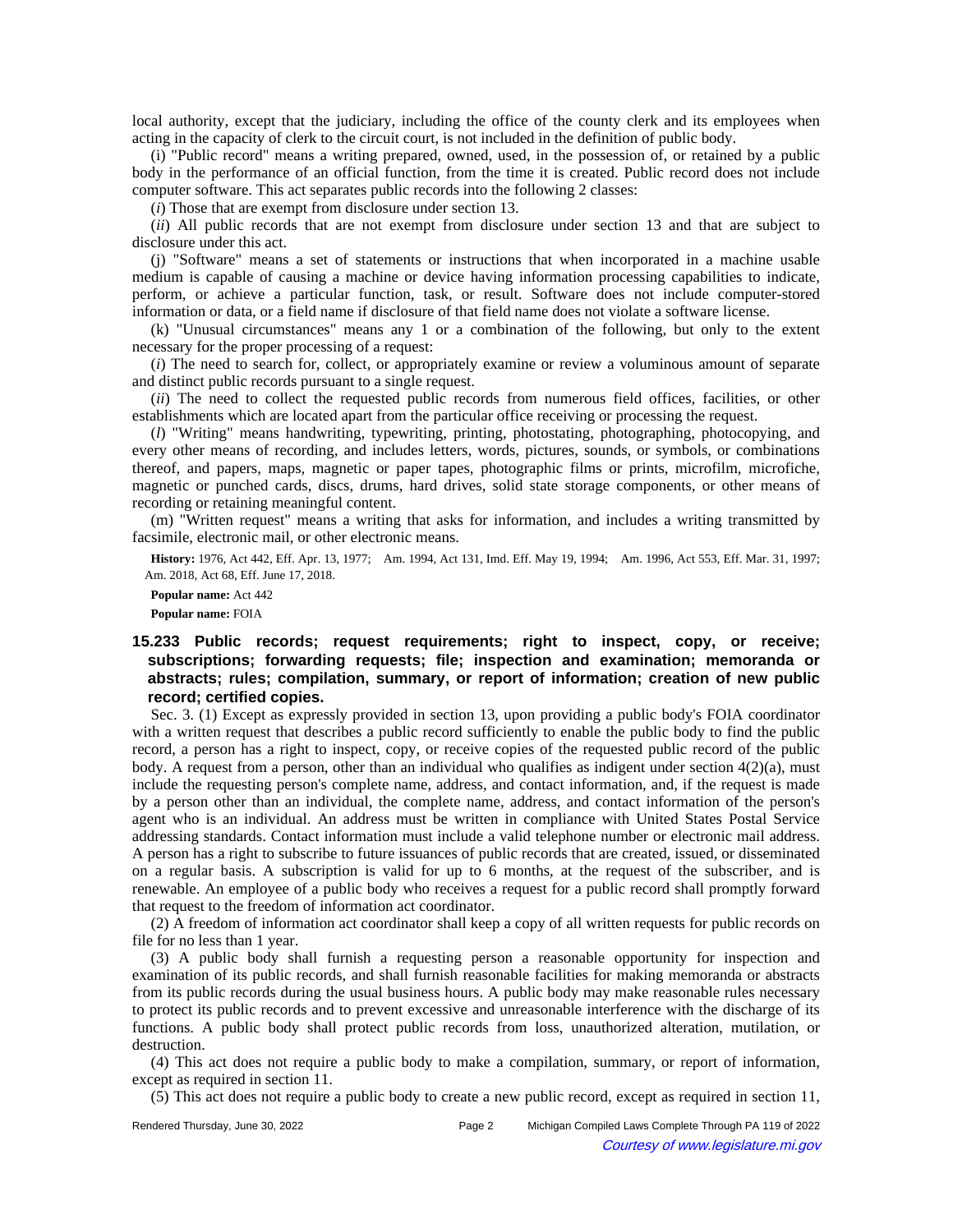and to the extent required by this act for the furnishing of copies, or edited copies pursuant to section 14(1), of an already existing public record.

(6) The custodian of a public record shall, upon written request, furnish a requesting person a certified copy of a public record.

History: 1976, Act 442, Eff. Apr. 13, 1977;—Am. 1996, Act 553, Eff. Mar. 31, 1997;—Am. 2018, Act 523, Imd. Eff. Dec. 28, 2018. **Popular name:** Act 442

**Popular name:** FOIA

**15.234 Fee; limitation on total fee; labor costs; establishment of procedures and guidelines; creation of written public summary; detailed itemization; availability of information on website; notification to requestor; deposit; failure to respond in timely manner; increased estimated fee deposit; deposit as fee; failure to pay or appeal deposit; request abandoned.**

Sec. 4. (1) A public body may charge a fee for a public record search, for the necessary copying of a public record for inspection, or for providing a copy of a public record if it has established, makes publicly available, and follows procedures and guidelines to implement this section as described in subsection (4). Subject to subsections (2), (3), (4), (5), and (9), the fee must be limited to actual mailing costs, and to the actual incremental cost of duplication or publication including labor, the cost of search, examination, review, and the deletion and separation of exempt from nonexempt information as provided in section 14. Except as otherwise provided in this act, if the public body estimates or charges a fee in accordance with this act, the total fee must not exceed the sum of the following components:

(a) That portion of labor costs directly associated with the necessary searching for, locating, and examining of public records in conjunction with receiving and fulfilling a granted written request. The public body shall not charge more than the hourly wage of its lowest-paid employee capable of searching for, locating, and examining the public records in the particular instance regardless of whether that person is available or who actually performs the labor. Labor costs under this subdivision shall be estimated and charged in increments of 15 minutes or more, with all partial time increments rounded down.

(b) That portion of labor costs, including necessary review, if any, directly associated with the separating and deleting of exempt information from nonexempt information as provided in section 14. For services performed by an employee of the public body, the public body shall not charge more than the hourly wage of its lowest-paid employee capable of separating and deleting exempt information from nonexempt information in the particular instance as provided in section 14, regardless of whether that person is available or who actually performs the labor. If a public body does not employ a person capable of separating and deleting exempt information from nonexempt information in the particular instance as provided in section 14 as determined by the public body's FOIA coordinator on a case-by-case basis, it may treat necessary contracted labor costs used for the separating and deleting of exempt information from nonexempt information in the same manner as employee labor costs when calculating charges under this subdivision if it clearly notes the name of the contracted person or firm on the detailed itemization described under subsection (4). Total labor costs calculated under this subdivision for contracted labor costs must not exceed an amount equal to 6 times the state minimum hourly wage rate determined under section 4 of the improved workforce opportunity wage act, 2018 PA 337, MCL 408.934. Labor costs under this subdivision shall be estimated and charged in increments of 15 minutes or more, with all partial time increments rounded down. A public body shall not charge for labor directly associated with redaction under section 14 if it knows or has reason to know that it previously redacted the public record in question and the redacted version is still in the public body's possession.

(c) For public records provided to the requestor on any form of nonpaper physical media, the actual and most reasonably economical cost of the nonpaper physical media. The requestor may stipulate that the public records be provided on nonpaper physical media, electronically mailed, or otherwise electronically provided to him or her in lieu of paper copies. This subdivision does not apply if a public body lacks the technological capability necessary to provide records on the particular nonpaper physical media stipulated in the particular instance.

(d) For paper copies of public records provided to the requestor, the actual total incremental cost of necessary duplication or publication, not including labor. The cost of paper copies shall be calculated as a total cost per sheet of paper and shall be itemized and noted in a manner that expresses both the cost per sheet and the number of sheets provided. The fee must not exceed 10 cents per sheet of paper for copies of public records made on 8-1/2- by 11-inch paper or 8-1/2- by 14-inch paper. A public body shall utilize the most economical means available for making copies of public records, including using double-sided printing, if cost saving and available.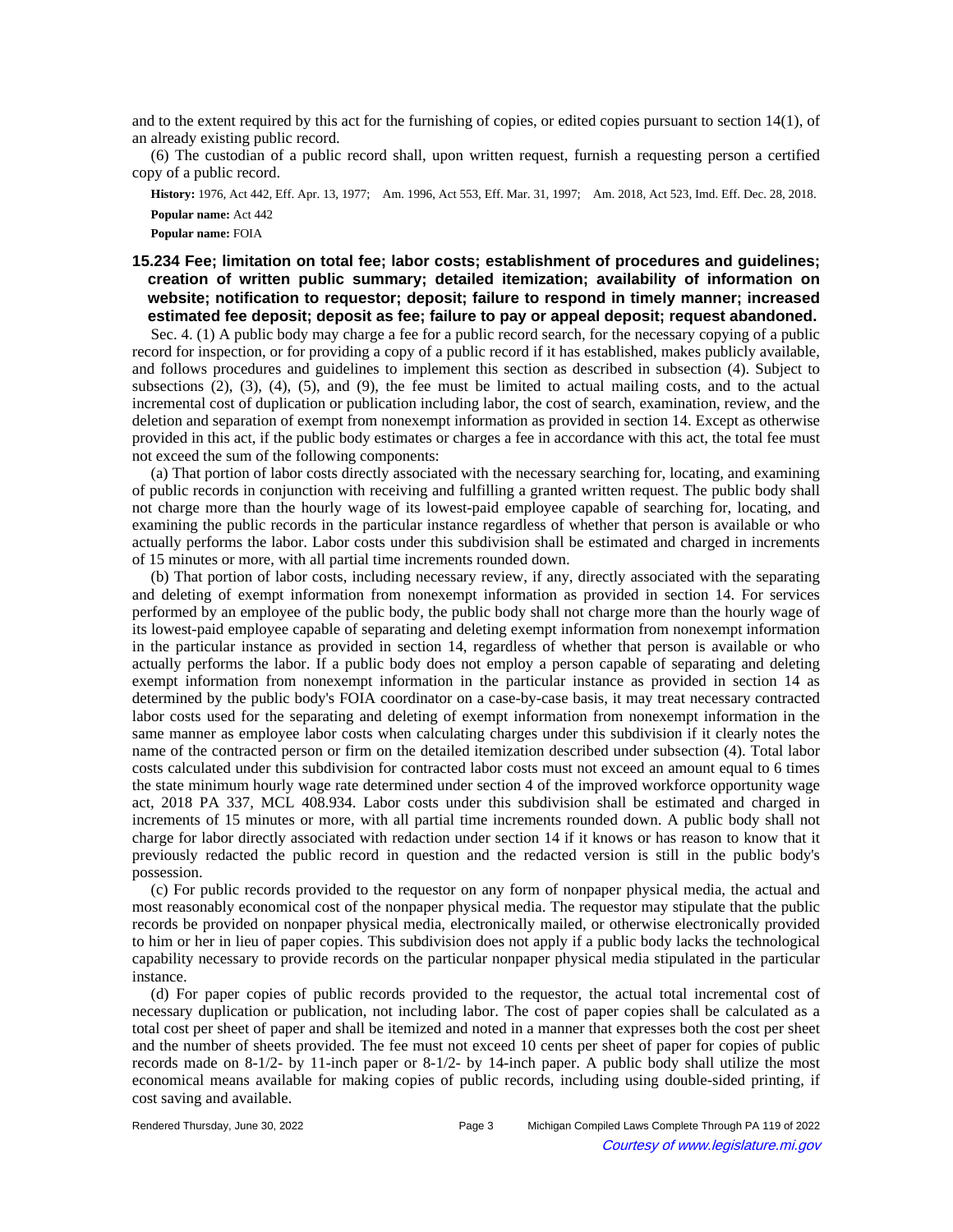(e) The cost of labor directly associated with duplication or publication, including making paper copies, making digital copies, or transferring digital public records to be given to the requestor on nonpaper physical media or through the internet or other electronic means as stipulated by the requestor. The public body shall not charge more than the hourly wage of its lowest-paid employee capable of necessary duplication or publication in the particular instance, regardless of whether that person is available or who actually performs the labor. Labor costs under this subdivision may be estimated and charged in time increments of the public body's choosing; however, all partial time increments shall be rounded down.

(f) The actual cost of mailing, if any, for sending the public records in a reasonably economical and justifiable manner. The public body shall not charge more for expedited shipping or insurance unless specifically stipulated by the requestor, but may otherwise charge for the least expensive form of postal delivery confirmation when mailing public records.

(2) When calculating labor costs under subsection  $(1)(a)$ ,  $(b)$ , or  $(e)$ , fee components shall be itemized in a manner that expresses both the hourly wage and the number of hours charged. The public body may also add up to 50% to the applicable labor charge amount to cover or partially cover the cost of fringe benefits if it clearly notes the percentage multiplier used to account for benefits in the detailed itemization described in subsection (4). Subject to the 50% limitation, the public body shall not charge more than the actual cost of fringe benefits, and overtime wages shall not be used in calculating the cost of fringe benefits. Overtime wages shall not be included in the calculation of labor costs unless overtime is specifically stipulated by the requestor and clearly noted on the detailed itemization described in subsection (4). A search for a public record may be conducted or copies of public records may be furnished without charge or at a reduced charge if the public body determines that a waiver or reduction of the fee is in the public interest because searching for or furnishing copies of the public record can be considered as primarily benefiting the general public. A public record search shall be made and a copy of a public record shall be furnished without charge for the first \$20.00 of the fee for each request by either of the following:

(a) An individual who is entitled to information under this act and who submits an affidavit stating that the individual is indigent and receiving specific public assistance or, if not receiving public assistance, stating facts showing inability to pay the cost because of indigency. If the requestor is eligible for a requested discount, the public body shall fully note the discount on the detailed itemization described under subsection (4). If a requestor is ineligible for the discount, the public body shall inform the requestor specifically of the reason for ineligibility in the public body's written response. An individual is ineligible for this fee reduction if any of the following apply:

(*i*) The individual has previously received discounted copies of public records under this subsection from the same public body twice during that calendar year.

(*ii*) The individual requests the information in conjunction with outside parties who are offering or providing payment or other remuneration to the individual to make the request. A public body may require a statement by the requestor in the affidavit that the request is not being made in conjunction with outside parties in exchange for payment or other remuneration.

(b) A nonprofit organization formally designated by the state to carry out activities under subtitle C of the developmental disabilities assistance and bill of rights act of 2000, Public Law 106-402, and the protection and advocacy for individuals with mental illness act, Public Law 99-319, or their successors, if the request meets all of the following requirements:

(*i*) Is made directly on behalf of the organization or its clients.

(*ii*) Is made for a reason wholly consistent with the mission and provisions of those laws under section 931 of the mental health code, 1974 PA 258, MCL 330.1931.

(*iii*) Is accompanied by documentation of its designation by the state, if requested by the public body.

(3) A fee as described in subsection (1) shall not be charged for the cost of search, examination, review, and the deletion and separation of exempt from nonexempt information as provided in section 14 unless failure to charge a fee would result in unreasonably high costs to the public body because of the nature of the request in the particular instance, and the public body specifically identifies the nature of these unreasonably high costs.

(4) A public body shall establish procedures and guidelines to implement this act and shall create a written public summary of the specific procedures and guidelines relevant to the general public regarding how to submit written requests to the public body and explaining how to understand a public body's written responses, deposit requirements, fee calculations, and avenues for challenge and appeal. The written public summary shall be written in a manner so as to be easily understood by the general public. If the public body directly or indirectly administers or maintains an official internet presence, it shall post and maintain the procedures and guidelines and its written public summary on its website. A public body shall make the procedures and guidelines publicly available by providing free copies of the procedures and guidelines and its<br>Page 4 Michigan Compiled Laws Complete Through PA 119 of 2022 Michigan Compiled Laws Complete Through PA 119 of 2022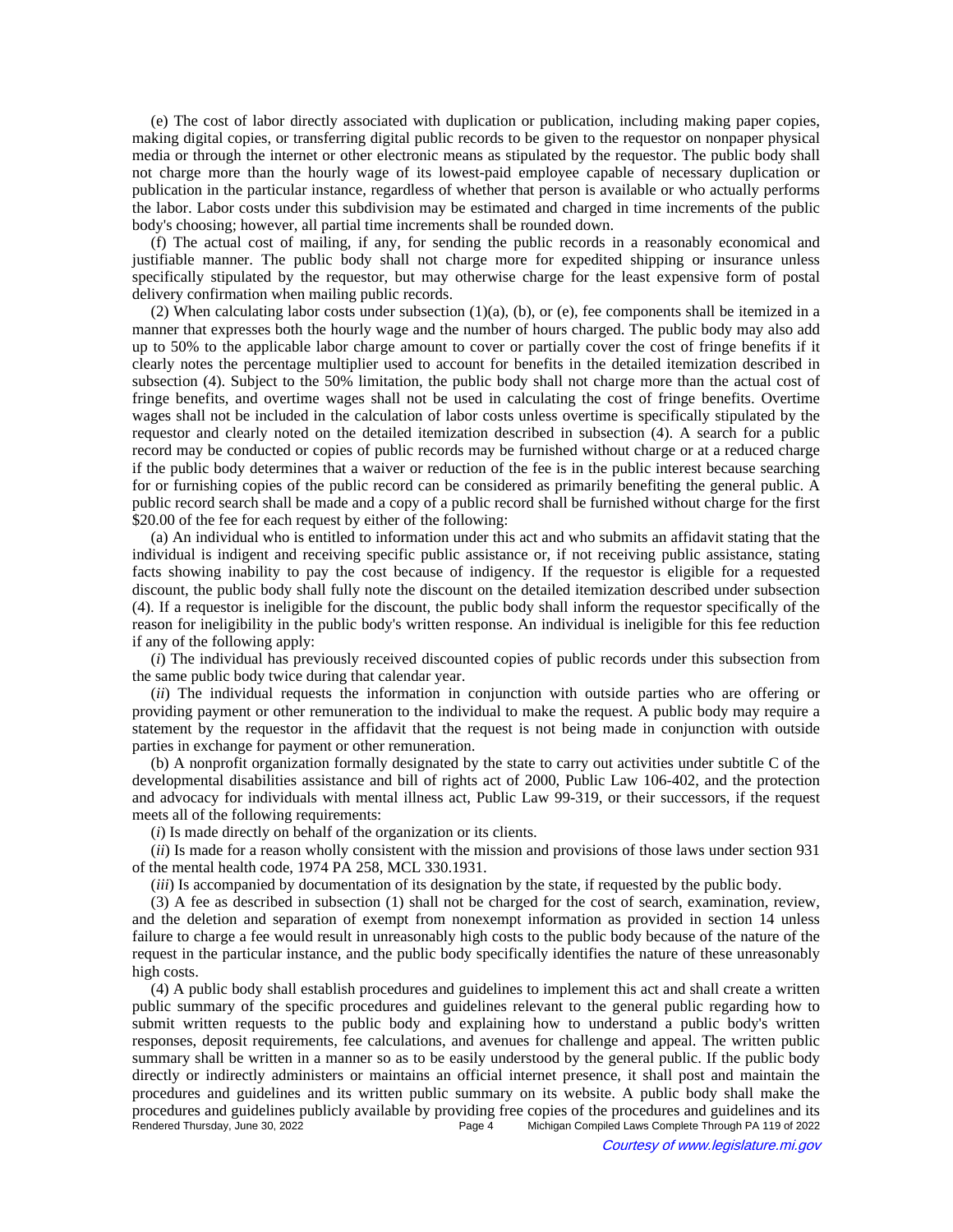written public summary both in the public body's response to a written request and upon request by visitors at the public body's office. A public body that posts and maintains procedures and guidelines and its written public summary on its website may include the website link to the documents in lieu of providing paper copies in its response to a written request. A public body's procedures and guidelines must include the use of a standard form for detailed itemization of any fee amount in its responses to written requests under this act. The detailed itemization must clearly list and explain the allowable charges for each of the 6 fee components listed under subsection (1) that compose the total fee used for estimating or charging purposes. Other public bodies may use a form created by the department of technology, management, and budget or create a form of their own that complies with this subsection. A public body that has not established procedures and guidelines, has not created a written public summary, or has not made those items publicly available without charge as required in this subsection is not relieved of its duty to comply with any requirement of this act and shall not require deposits or charge fees otherwise permitted under this act until it is in compliance with this subsection. Notwithstanding this subsection and despite any law to the contrary, a public body's procedures and guidelines under this act are not exempt public records under section 13.

(5) If the public body directly or indirectly administers or maintains an official internet presence, any public records available to the general public on that internet site at the time the request is made are exempt from any charges under subsection (1)(b). If the FOIA coordinator knows or has reason to know that all or a portion of the requested information is available on its website, the public body shall notify the requestor in its written response that all or a portion of the requested information is available on its website. The written response, to the degree practicable in the specific instance, must include a specific webpage address where the requested information is available. On the detailed itemization described in subsection (4), the public body shall separate the requested public records that are available on its website from those that are not available on the website and shall inform the requestor of the additional charge to receive copies of the public records that are available on its website. If the public body has included the website address for a record in its written response to the requestor and the requestor thereafter stipulates that the public record be provided to him or her in a paper format or other form as described under subsection (1)(c), the public body shall provide the public records in the specified format but may use a fringe benefit multiplier greater than the 50% limitation in subsection (2), not to exceed the actual costs of providing the information in the specified format.

(6) A public body may provide requested information available in public records without receipt of a written request.

(7) If a verbal request for information is for information that a public body believes is available on the public body's website, the public employee shall, where practicable and to the best of the public employee's knowledge, inform the requestor about the public body's pertinent website address.

(8) In either the public body's initial response or subsequent response as described under section 5(2)(d), the public body may require a good-faith deposit from the person requesting information before providing the public records to the requestor if the entire fee estimate or charge authorized under this section exceeds \$50.00, based on a good-faith calculation of the total fee described in subsection (4). Subject to subsection (10), the deposit must not exceed 1/2 of the total estimated fee, and a public body's request for a deposit must include a detailed itemization as required under subsection (4). The response must also contain a best efforts estimate by the public body regarding the time frame it will take the public body to comply with the law in providing the public records to the requestor. The time frame estimate is nonbinding upon the public body, but the public body shall provide the estimate in good faith and strive to be reasonably accurate and to provide the public records in a manner based on this state's public policy under section 1 and the nature of the request in the particular instance. If a public body does not respond in a timely manner as described under section 5(2), it is not relieved from its requirements to provide proper fee calculations and time frame estimates in any tardy responses. Providing an estimated time frame does not relieve a public body from any of the other requirements of this act.

(9) If a public body does not respond to a written request in a timely manner as required under section 5(2), the public body shall do the following:

(a) Reduce the charges for labor costs otherwise permitted under this section by 5% for each day the public body exceeds the time permitted under section 5(2) for a response to the request, with a maximum 50% reduction, if either of the following applies:

(*i*) The late response was willful and intentional.

(*ii*) The written request included language that conveyed a request for information within the first 250 words of the body of a letter, facsimile, electronic mail, or electronic mail attachment, or specifically included the words, characters, or abbreviations for "freedom of information", "information", "FOIA", "copy", or a recognizable misspelling of such, or appropriate legal code reference for this act, on the front of an envelope, or in the subject line of an electronic mail, letter, or facsimile cover page.

Michigan Compiled Laws Complete Through PA 119 of 2022 Courtesy of www.legislature.mi.gov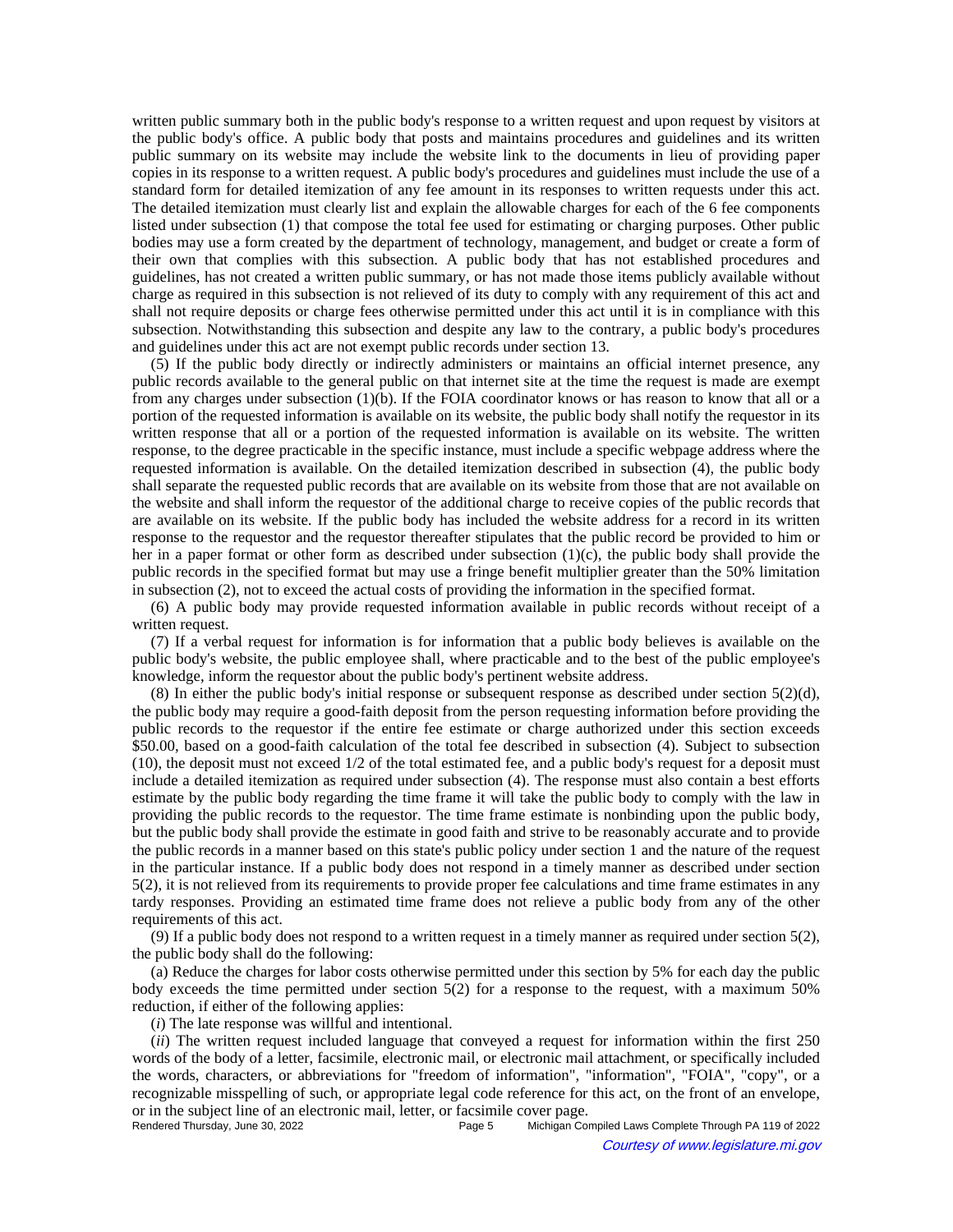(b) If a charge reduction is required under subdivision (a), fully note the charge reduction on the detailed itemization described under subsection (4).

(10) This section does not apply to public records prepared under an act or statute specifically authorizing the sale of those public records to the public, or if the amount of the fee for providing a copy of the public record is otherwise specifically provided by an act or statute.

(11) Subject to subsection (12), after a public body has granted and fulfilled a written request from an individual under this act, if the public body has not been paid in full the total amount under subsection (1) for the copies of public records that the public body made available to the individual as a result of that written request, the public body may require a deposit of up to 100% of the estimated fee before it begins a full public record search for any subsequent written request from that individual if all of the following apply:

(a) The final fee for the prior written request was not more than 105% of the estimated fee.

(b) The public records made available contained the information being sought in the prior written request and are still in the public body's possession.

(c) The public records were made available to the individual, subject to payment, within the time frame estimate described under subsection (8).

(d) Ninety days have passed since the public body notified the individual in writing that the public records were available for pickup or mailing.

(e) The individual is unable to show proof of prior payment to the public body.

(f) The public body calculates a detailed itemization, as required under subsection (4), that is the basis for the current written request's increased estimated fee deposit.

(12) A public body shall no longer require an increased estimated fee deposit from an individual as described under subsection (11) if any of the following apply:

(a) The individual is able to show proof of prior payment in full to the public body.

(b) The public body is subsequently paid in full for the applicable prior written request.

(c) Three hundred sixty-five days have passed since the individual made the written request for which full payment was not remitted to the public body.

(13) A deposit required by a public body under this act is a fee.

(14) If a deposit that is required under subsection (8) or (11) is not received by the public body within 45 days from receipt by the requesting person of the notice that a deposit is required, and if the requesting person has not filed an appeal of the deposit amount pursuant to section 10a, the request shall be considered abandoned by the requesting person and the public body is no longer required to fulfill the request. Notice of a deposit requirement under subsection (8) or (11) is considered received 3 days after it is sent, regardless of the means of transmission. Notice of a deposit requirement under subsection (8) or (11) must include notice of the date by which the deposit must be received, which date is 48 days after the date the notice is sent.

History: 1976, Act 442, Eff. Apr. 13, 1977;—Am. 1988, Act 99, Imd. Eff. Apr. 11, 1988;—Am. 1996, Act 553, Eff. Mar. 31, 1997; -Am. 2014, Act 563, Eff. July 1, 2015;-Am. 2018, Act 523, Imd. Eff. Dec. 28, 2018;-Am. 2020, Act 38, Imd. Eff. Mar. 3, 2020.

**Constitutionality:** The disclosure of public records under the freedom of information act impartially to the general public for the incremental cost of creating the record is not a granting of credit by the state in aid of private persons and does not justify nondisclosure on the theory that the information is proprietary information belonging to a public body. *Kestenbaum v Michigan State University*, 414 Mich 510; 417 NW2d 1102 (1982).

**Popular name:** Act 442

**Popular name:** FOIA

# **15.235 Request to inspect or receive copy of public record; response to request; failure to respond; damages; contents of notice denying request; signing notice of denial; notice extending period of response; action by requesting person; law enforcement records management system; alternate responses.**

Sec. 5. (1) Except as provided in section 3, a person desiring to inspect or receive a copy of a public record shall make a written request for the public record to the FOIA coordinator of a public body. A written request made by facsimile, electronic mail, or other electronic transmission is not received by a public body's FOIA coordinator until 1 business day after the electronic transmission is made. However, if a written request is sent by electronic mail and delivered to the public body's spam or junk-mail folder, the request is not received until 1 day after the public body first becomes aware of the written request. The public body shall note in its records both the time a written request is delivered to its spam or junk-mail folder and the time the public body first becomes aware of that request.

(2) Unless otherwise agreed to in writing by the person making the request, a public body shall, subject to subsection (10), respond to a request for a public record within 5 business days after the public body receives the request by doing 1 of the following: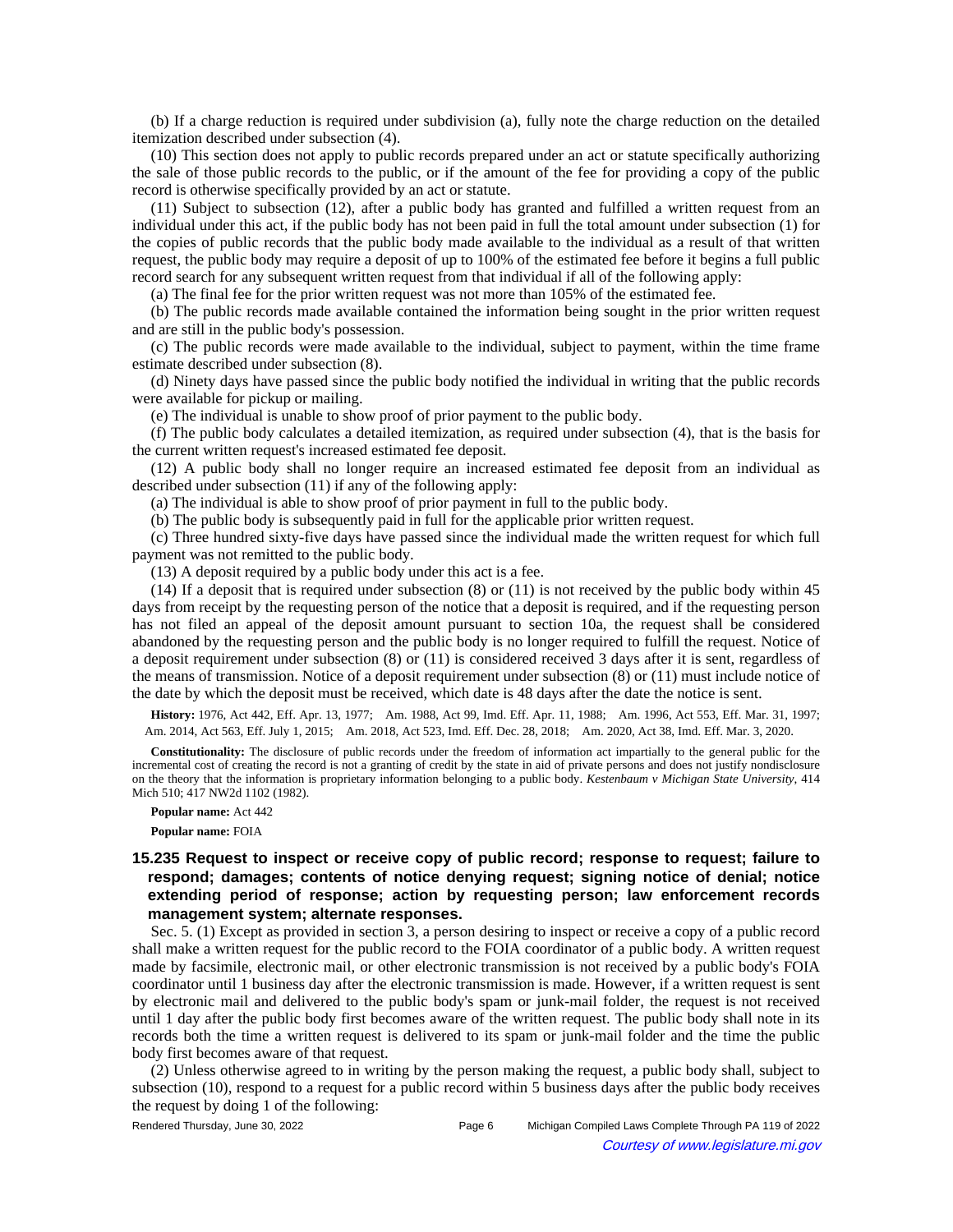(a) Granting the request.

(b) Issuing a written notice to the requesting person denying the request.

(c) Granting the request in part and issuing a written notice to the requesting person denying the request in part.

(d) Issuing a notice extending for not more than 10 business days the period during which the public body shall respond to the request. A public body shall not issue more than 1 notice of extension for a particular request.

(3) Failure to respond to a request under subsection (2) constitutes a public body's final determination to deny the request if either of the following applies:

(a) The failure was willful and intentional.

(b) The written request included language that conveyed a request for information within the first 250 words of the body of a letter, facsimile, electronic mail, or electronic mail attachment, or specifically included the words, characters, or abbreviations for "freedom of information", "information", "FOIA", "copy", or a recognizable misspelling of such, or appropriate legal code reference to this act, on the front of an envelope or in the subject line of an electronic mail, letter, or facsimile cover page.

(4) In a civil action to compel a public body's disclosure of a public record under section 10, the court shall assess damages against the public body under section 10(7) if the court has done both of the following:

(a) Determined that the public body has not complied with subsection (2).

(b) Ordered the public body to disclose or provide copies of all or a portion of the public record.

(5) A written notice denying a request for a public record in whole or in part is a public body's final determination to deny the request or portion of that request. The written notice must contain:

(a) An explanation of the basis under this act or other statute for the determination that the public record, or portion of that public record, is exempt from disclosure, if that is the reason for denying all or a portion of the request.

(b) A certificate that the public record does not exist under the name given by the requester or by another name reasonably known to the public body, if that is the reason for denying the request or a portion of the request.

(c) A description of a public record or information on a public record that is separated or deleted under section 14, if a separation or deletion is made.

(d) A full explanation of the requesting person's right to do either of the following:

(*i*) Submit to the head of the public body a written appeal that specifically states the word "appeal" and identifies the reason or reasons for reversal of the disclosure denial.

(*ii*) Seek judicial review of the denial under section 10.

(e) Notice of the right to receive attorneys' fees and damages as provided in section 10 if, after judicial review, the court determines that the public body has not complied with this section and orders disclosure of all or a portion of a public record.

(6) The individual designated in section 6 as responsible for the denial of the request shall sign the written notice of denial.

(7) If a public body issues a notice extending the period for a response to the request, the notice must specify the reasons for the extension and the date by which the public body will do 1 of the following:

(a) Grant the request.

(b) Issue a written notice to the requesting person denying the request.

(c) Grant the request in part and issue a written notice to the requesting person denying the request in part.

(8) If a public body makes a final determination to deny in whole or in part a request to inspect or receive a copy of a public record or portion of that public record, the requesting person may do either of the following:

(a) Appeal the denial to the head of the public body under section 10.

(b) Commence a civil action, under section 10.

(9) Notwithstanding any other provision of this act to the contrary, a public body that maintains a law enforcement records management system and stores public records for another public body that subscribes to the law enforcement records management system is not in possession of, retaining, or the custodian of, a public record stored on behalf of the subscribing public body. If the public body that maintains a law enforcement records management system receives a written request for a public record that is stored on behalf of a subscribing public body, the public body that maintains the law enforcement records management system shall, within 10 business days after receipt of the request, give written notice to the requesting person identifying the subscribing public body and stating that the requesting person shall submit the request to the subscribing public body. As used in this subsection, "law enforcement records management system" means a data storage system that may be used voluntarily by subscribers, including any subscribing public bodies, to share information and facilitate intergovernmental collaboration in the provision of law enforcement services.<br>Page 7 Michigan Compiled Laws Complete Through PA 119 of 2022 Michigan Compiled Laws Complete Through PA 119 of 2022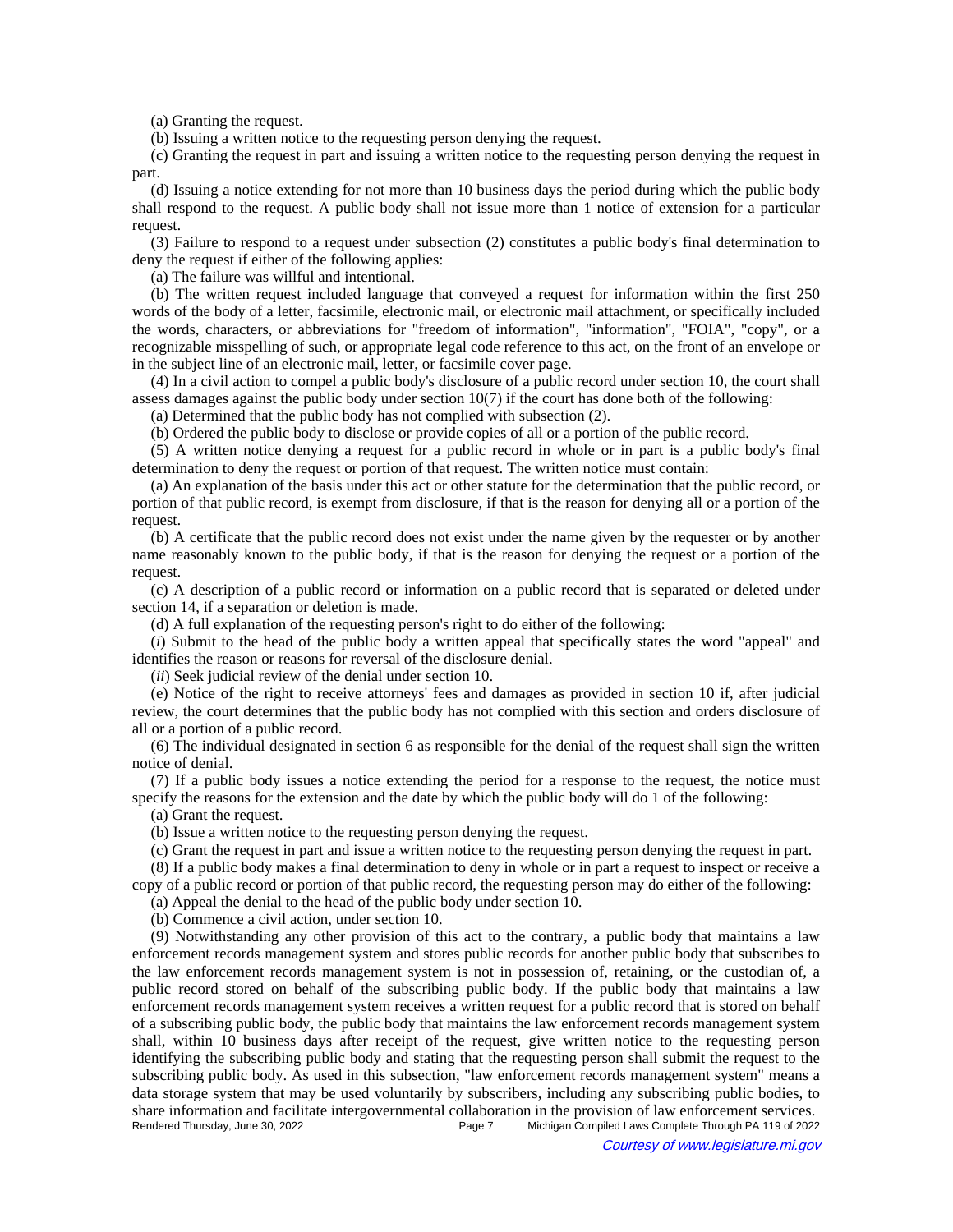(10) A person making a request under subsection (1) may stipulate that the public body's response under subsection (2) be electronically mailed, delivered by facsimile, or delivered by first-class mail. This subsection does not apply if the public body lacks the technological capability to provide an electronically mailed response.

History: 1976, Act 442, Eff. Apr. 13, 1977;—Am. 1978, Act 329, Imd. Eff. July 11, 1978;—Am. 1996, Act 553, Eff. Mar. 31, 1997; -Am. 2014, Act 563, Eff. July 1, 2015;--Am. 2018, Act 105, Imd. Eff. Apr. 5, 2018;--Am. 2020, Act 36, Imd. Eff. Mar. 3, 2020.

**Popular name:** Act 442

**Popular name:** FOIA

### **15.236 FOIA coordinator.**

Sec. 6. (1) A public body that is a city, village, township, county, or state department, or under the control of a city, village, township, county, or state department, shall designate an individual as the public body's FOIA coordinator. The FOIA coordinator shall be responsible for accepting and processing requests for the public body's public records under this act and shall be responsible for approving a denial under section 5(4) and (5). In a county not having an executive form of government, the chairperson of the county board of commissioners is designated the FOIA coordinator for that county.

(2) For all other public bodies, the chief administrative officer of the respective public body is designated the public body's FOIA coordinator.

(3) An FOIA coordinator may designate another individual to act on his or her behalf in accepting and processing requests for the public body's public records, and in approving a denial under section 5(4) and (5).

History: 1976, Act 442, Eff. Apr. 13, 1977;--- Am. 1996, Act 553, Eff. Mar. 31, 1997.

**Popular name:** Act 442 **Popular name:** FOIA

**15.240 Options by requesting person; appeal; actions by public body; receipt of written appeal; judicial review; civil action; venue; de novo proceeding; burden of proof; private view of public record; contempt; assignment of action or appeal for hearing, trial, or argument; attorneys' fees, costs, and disbursements; assessment of award; damages.**

Sec. 10. (1) If a public body makes a final determination to deny all or a portion of a request, the requesting person may do 1 of the following at his or her option:

(a) Submit to the head of the public body a written appeal that specifically states the word "appeal" and identifies the reason or reasons for reversal of the denial.

(b) Commence a civil action in the circuit court, or if the decision of a state public body is at issue, the court of claims, to compel the public body's disclosure of the public records within 180 days after a public body's final determination to deny a request.

(2) Within 10 business days after receiving a written appeal pursuant to subsection (1)(a), the head of a public body shall do 1 of the following:

(a) Reverse the disclosure denial.

(b) Issue a written notice to the requesting person upholding the disclosure denial.

(c) Reverse the disclosure denial in part and issue a written notice to the requesting person upholding the disclosure denial in part.

(d) Under unusual circumstances, issue a notice extending for not more than 10 business days the period during which the head of the public body shall respond to the written appeal. The head of a public body shall not issue more than 1 notice of extension for a particular written appeal.

(3) A board or commission that is the head of a public body is not considered to have received a written appeal under subsection (2) until the first regularly scheduled meeting of that board or commission following submission of the written appeal under subsection  $(1)(a)$ . If the head of the public body fails to respond to a written appeal pursuant to subsection (2), or if the head of the public body upholds all or a portion of the disclosure denial that is the subject of the written appeal, the requesting person may seek judicial review of the nondisclosure by commencing a civil action under subsection (1)(b).

(4) In an action commenced under subsection (1)(b), a court that determines a public record is not exempt from disclosure shall order the public body to cease withholding or to produce all or a portion of a public record wrongfully withheld, regardless of the location of the public record. Venue for an action against a local public body is proper in the circuit court for the county in which the public record or an office of the public body is located has venue over the action. The court shall determine the matter de novo and the burden is on the public body to sustain its denial. The court, on its own motion, may view the public record in controversy in private before reaching a decision. Failure to comply with an order of the court may be punished as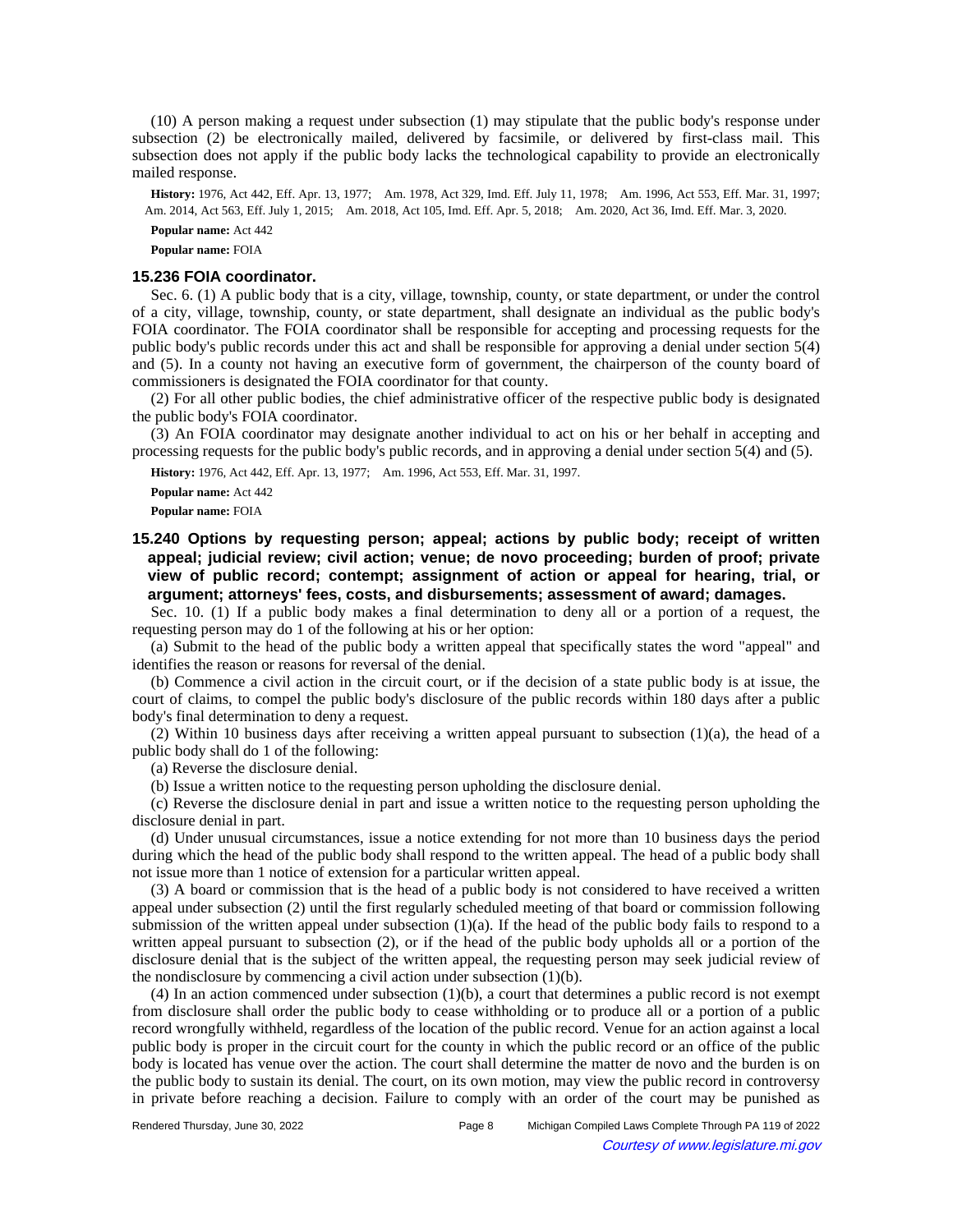contempt of court.

(5) An action commenced under this section and an appeal from an action commenced under this section shall be assigned for hearing and trial or for argument at the earliest practicable date and expedited in every way.

(6) If a person asserting the right to inspect, copy, or receive a copy of all or a portion of a public record prevails in an action commenced under this section, the court shall award reasonable attorneys' fees, costs, and disbursements. If the person or public body prevails in part, the court may, in its discretion, award all or an appropriate portion of reasonable attorneys' fees, costs, and disbursements. The award shall be assessed against the public body liable for damages under subsection (7).

(7) If the court determines in an action commenced under this section that the public body has arbitrarily and capriciously violated this act by refusal or delay in disclosing or providing copies of a public record, the court shall order the public body to pay a civil fine of \$1,000.00, which shall be deposited into the general fund of the state treasury. The court shall award, in addition to any actual or compensatory damages, punitive damages in the amount of \$1,000.00 to the person seeking the right to inspect or receive a copy of a public record. The damages shall not be assessed against an individual, but shall be assessed against the next succeeding public body that is not an individual and that kept or maintained the public record as part of its public function.

History: 1976, Act 442, Eff. Apr. 13, 1977;--Am. 1978, Act 329, Imd. Eff. July 11, 1978;--Am. 1996, Act 553, Eff. Mar. 31, 1997; Am. 2014, Act 563, Eff. July 1, 2015.

**Popular name:** Act 442 **Popular name:** FOIA

#### **15.240a Fee in excess of amount permitted under procedures and guidelines or MCL 15.234.**

Sec. 10a. (1) If a public body requires a fee that exceeds the amount permitted under its publicly available procedures and guidelines or section 4, the requesting person may do any of the following:

(a) If the public body provides for fee appeals to the head of the public body in its publicly available procedures and guidelines, submit to the head of the public body a written appeal for a fee reduction that specifically states the word "appeal" and identifies how the required fee exceeds the amount permitted under the public body's available procedures and guidelines or section 4.

(b) Commence a civil action in the circuit court, or if the decision of a state public body is at issue, in the court of claims, for a fee reduction. The action must be filed within 45 days after receiving the notice of the required fee or a determination of an appeal to the head of a public body. If a civil action is commenced against the public body under this subdivision, the public body is not obligated to complete the processing of the written request for the public record at issue until the court resolves the fee dispute. An action shall not be filed under this subdivision unless 1 of the following applies:

(*i*) The public body does not provide for appeals under subdivision (a).

(*ii*) The head of the public body failed to respond to a written appeal as required under subsection (2).

(*iii*) The head of the public body issued a determination to a written appeal as required under subsection (2).

(2) Within 10 business days after receiving a written appeal under subsection  $(1)(a)$ , the head of a public body shall do 1 of the following:

(a) Waive the fee.

(b) Reduce the fee and issue a written determination to the requesting person indicating the specific basis under section 4 that supports the remaining fee. The determination shall include a certification from the head of the public body that the statements in the determination are accurate and that the reduced fee amount complies with its publicly available procedures and guidelines and section 4.

(c) Uphold the fee and issue a written determination to the requesting person indicating the specific basis under section 4 that supports the required fee. The determination shall include a certification from the head of the public body that the statements in the determination are accurate and that the fee amount complies with the public body's publicly available procedures and guidelines and section 4.

(d) Issue a notice extending for not more than 10 business days the period during which the head of the public body must respond to the written appeal. The notice of extension shall include a detailed reason or reasons why the extension is necessary. The head of a public body shall not issue more than 1 notice of extension for a particular written appeal.

(3) A board or commission that is the head of a public body is not considered to have received a written appeal under subsection (2) until the first regularly scheduled meeting of that board or commission following submission of the written appeal under subsection (1)(a).

(4) In an action commenced under subsection  $(1)(b)$ , a court that determines the public body required a fee<br>Rendered Thursday, June 30, 2022<br>Page 9 Michigan Compiled Laws Complete Through PA 119 of 2022 Michigan Compiled Laws Complete Through PA 119 of 2022 Courtesy of www.legislature.mi.gov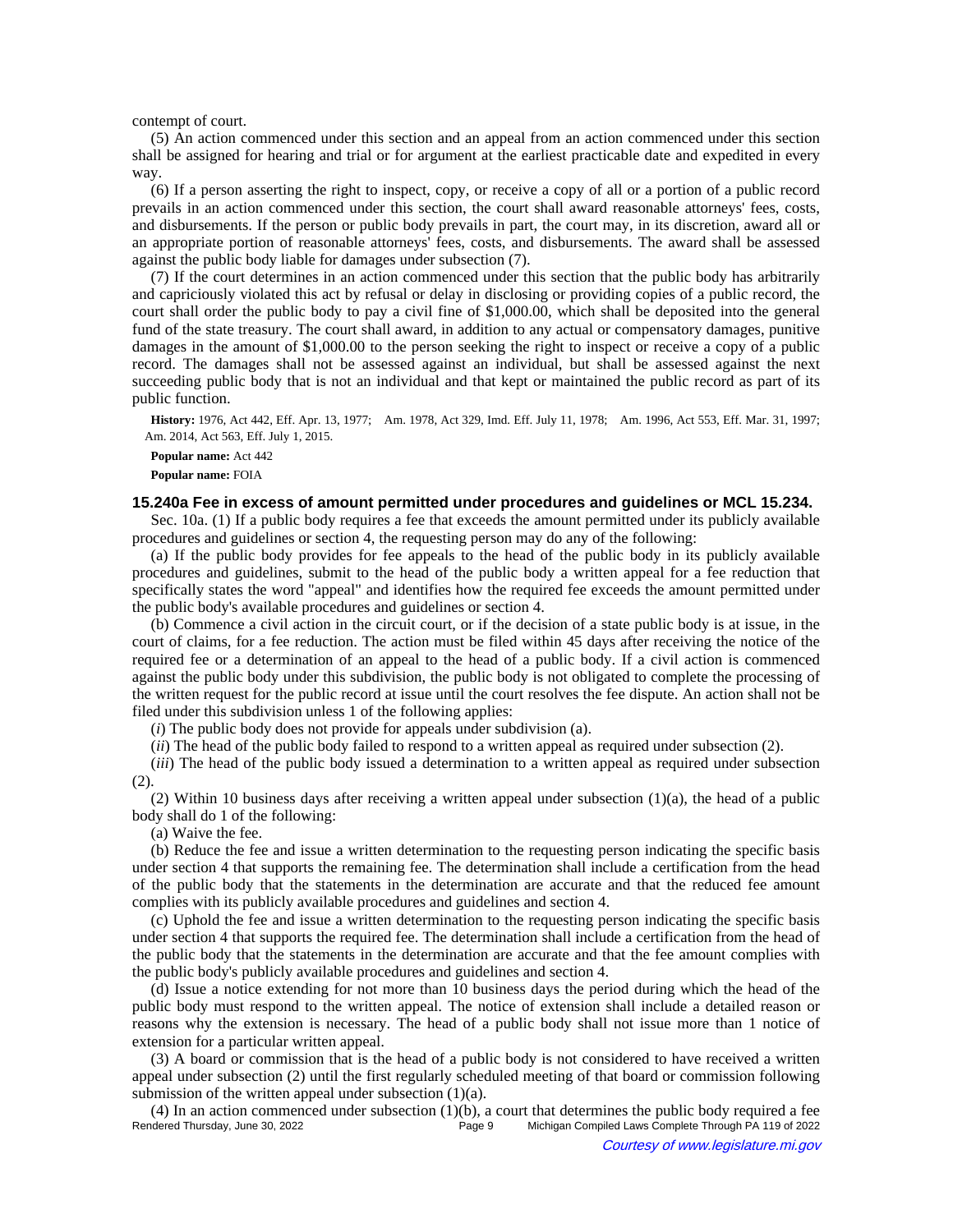that exceeds the amount permitted under its publicly available procedures and guidelines or section 4 shall reduce the fee to a permissible amount. Venue for an action against a local public body is proper in the circuit court for the county in which the public record or an office of the public body is located. The court shall determine the matter de novo, and the burden is on the public body to establish that the required fee complies with its publicly available procedures and guidelines and section 4. Failure to comply with an order of the court may be punished as contempt of court.

(5) An action commenced under this section and an appeal from an action commenced under this section shall be assigned for hearing and trial or for argument at the earliest practicable date and expedited in every way.

(6) If the requesting person prevails in an action commenced under this section by receiving a reduction of 50% or more of the total fee, the court may, in its discretion, award all or an appropriate portion of reasonable attorneys' fees, costs, and disbursements. The award shall be assessed against the public body liable for damages under subsection (7).

(7) If the court determines in an action commenced under this section that the public body has arbitrarily and capriciously violated this act by charging an excessive fee, the court shall order the public body to pay a civil fine of \$500.00, which shall be deposited in the general fund of the state treasury. The court may also award, in addition to any actual or compensatory damages, punitive damages in the amount of \$500.00 to the person seeking the fee reduction. The fine and any damages shall not be assessed against an individual, but shall be assessed against the next succeeding public body that is not an individual and that kept or maintained the public record as part of its public function.

(8) As used in this section, "fee" means the total fee or any component of the total fee calculated under section 4, including any deposit.

**History:** Add. 2014, Act 563, Eff. July 1, 2015.

**Popular name:** Act 442 **Popular name:** FOIA

#### **15.240b Failure to comply with act; civil fine.**

Sec. 10b. If the court determines, in an action commenced under this act, that a public body willfully and intentionally failed to comply with this act or otherwise acted in bad faith, the court shall order the public body to pay, in addition to any other award or sanction, a civil fine of not less than \$2,500.00 or more than \$7,500.00 for each occurrence. In determining the amount of the civil fine, the court shall consider the budget of the public body and whether the public body has previously been assessed penalties for violations of this act. The civil fine shall be deposited in the general fund of the state treasury.

**History:** Add. 2014, Act 563, Eff. July 1, 2015. **Popular name:** Act 442 **Popular name:** FOIA

**15.241 Matters required to be published and made available by state agency; form of publications; effect of matter not published and made available; exception; action to compel compliance by state agency; order; attorneys' fees, costs, and disbursements; jurisdiction; definitions.**

Sec. 11. (1) A state agency shall publish and make available to the public all of the following:

(a) Final orders or decisions in contested cases and the records on which they were made.

(b) Promulgated rules.

(c) Other written statements that implement or interpret laws, rules, or policy, including but not limited to guidelines, manuals, and forms with instructions, adopted or used by the agency in the discharge of its functions.

(2) Publications may be in electronic format or in pamphlet, loose-leaf, or other appropriate form in printed, mimeographed, or other written matter.

(3) Except to the extent that a person has actual and timely notice of the terms thereof, a person is not required to resort to, and shall not be adversely affected by, a matter required to be published and made available, if the matter is not so published and made available.

(4) This section does not apply to public records that are exempt from disclosure under section 13.

(5) A person may commence an action in the court of claims to compel a state agency to comply with this section. If the court determines that the state agency has failed to comply, the court shall order the state agency to comply and shall award reasonable attorneys' fees, costs, and disbursements to the person commencing the action. The court of claims has exclusive jurisdiction to issue the order.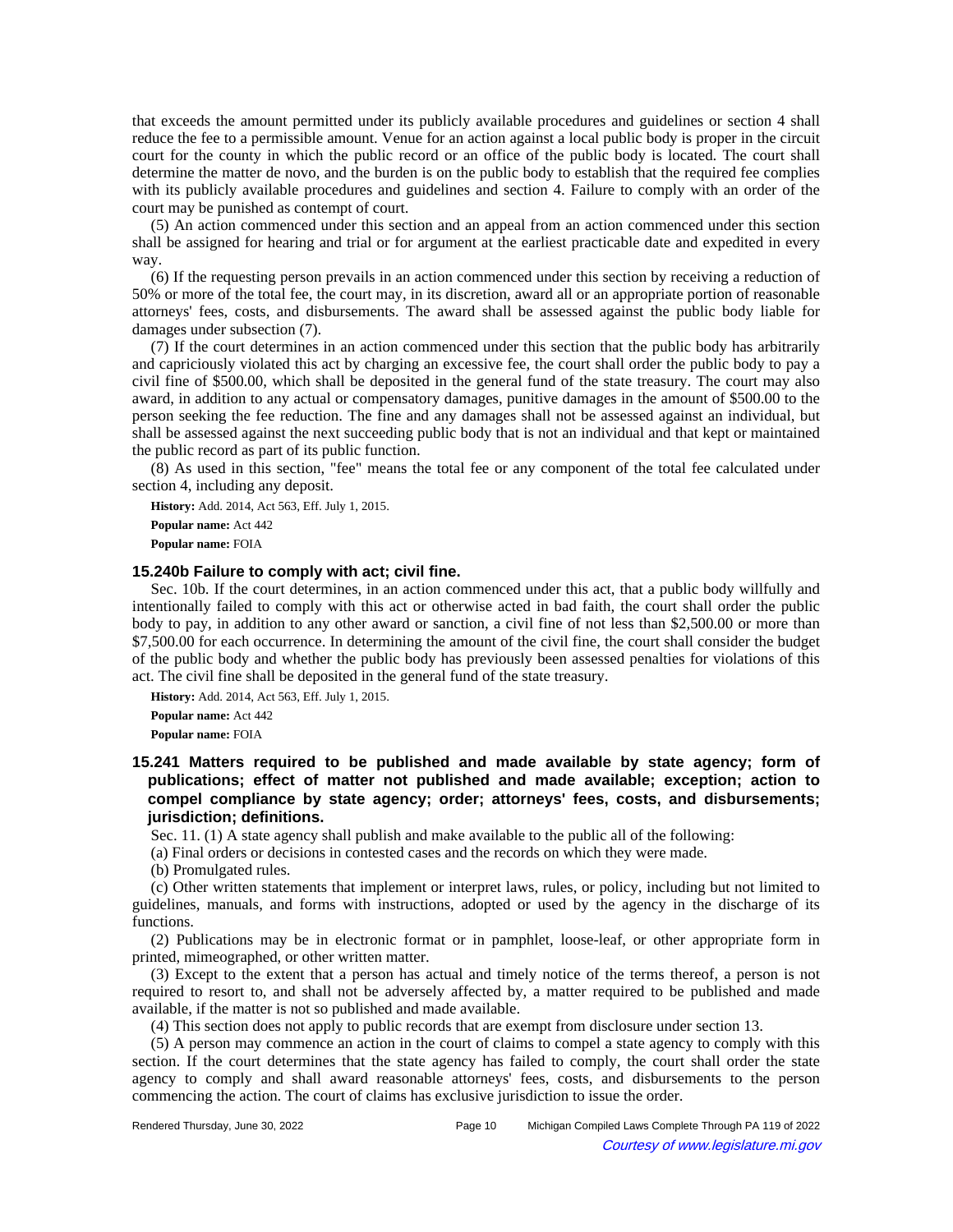(6) As used in this section, "state agency", "contested case", and "rule" mean "agency", "contested case", and "rule" as those terms are defined in the administrative procedures act of 1969, 1969 PA 306, MCL 24.201 to 24.328.

History: 1976, Act 442, Eff. Apr. 13, 1977;—Am. 2014, Act 563, Eff. July 1, 2015;—Am. 2020, Act 37, Imd. Eff. Mar. 3, 2020.

**Popular name:** Act 442

**Popular name:** FOIA

# **15.243 Exemptions from disclosure; public body as school district, intermediate school district, or public school academy; withholding of information required by law or in possession of executive office.**

Sec. 13. (1) A public body may exempt from disclosure as a public record under this act any of the following:

(a) Information of a personal nature if public disclosure of the information would constitute a clearly unwarranted invasion of an individual's privacy.

(b) Investigating records compiled for law enforcement purposes, but only to the extent that disclosure as a public record would do any of the following:

(*i*) Interfere with law enforcement proceedings.

(*ii*) Deprive a person of the right to a fair trial or impartial administrative adjudication.

(*iii*) Constitute an unwarranted invasion of personal privacy.

(*iv*) Disclose the identity of a confidential source, or if the record is compiled by a law enforcement agency in the course of a criminal investigation, disclose confidential information furnished only by a confidential source.

(*v*) Disclose law enforcement investigative techniques or procedures.

(*vi*) Endanger the life or physical safety of law enforcement personnel.

(c) A public record that if disclosed would prejudice a public body's ability to maintain the physical security of custodial or penal institutions occupied by persons arrested or convicted of a crime or admitted because of a mental disability, unless the public interest in disclosure under this act outweighs the public interest in nondisclosure.

(d) Records or information specifically described and exempted from disclosure by statute.

(e) A public record or information described in this section that is furnished by the public body originally compiling, preparing, or receiving the record or information to a public officer or public body in connection with the performance of the duties of that public officer or public body, if the considerations originally giving rise to the exempt nature of the public record remain applicable.

(f) Trade secrets or commercial or financial information voluntarily provided to an agency for use in developing governmental policy if:

(*i*) The information is submitted upon a promise of confidentiality by the public body.

(*ii*) The promise of confidentiality is authorized by the chief administrative officer of the public body or by an elected official at the time the promise is made.

(*iii*) A description of the information is recorded by the public body within a reasonable time after it has been submitted, maintained in a central place within the public body, and made available to a person upon request. This subdivision does not apply to information submitted as required by law or as a condition of receiving a governmental contract, license, or other benefit.

(g) Information or records subject to the attorney-client privilege.

(h) Information or records subject to the physician-patient privilege, the psychologist-patient privilege, the minister, priest, or Christian Science practitioner privilege, or other privilege recognized by statute or court rule.

(i) A bid or proposal by a person to enter into a contract or agreement, until the time for the public opening of bids or proposals, or if a public opening is not to be conducted, until the deadline for submission of bids or proposals has expired.

(j) Appraisals of real property to be acquired by the public body until either of the following occurs:

(*i*) An agreement is entered into.

(*ii*) Three years have elapsed since the making of the appraisal, unless litigation relative to the acquisition has not yet terminated.

(k) Test questions and answers, scoring keys, and other examination instruments or data used to administer a license, public employment, or academic examination, unless the public interest in disclosure under this act outweighs the public interest in nondisclosure.

(*l*) Medical, counseling, or psychological facts or evaluations concerning an individual if the individual's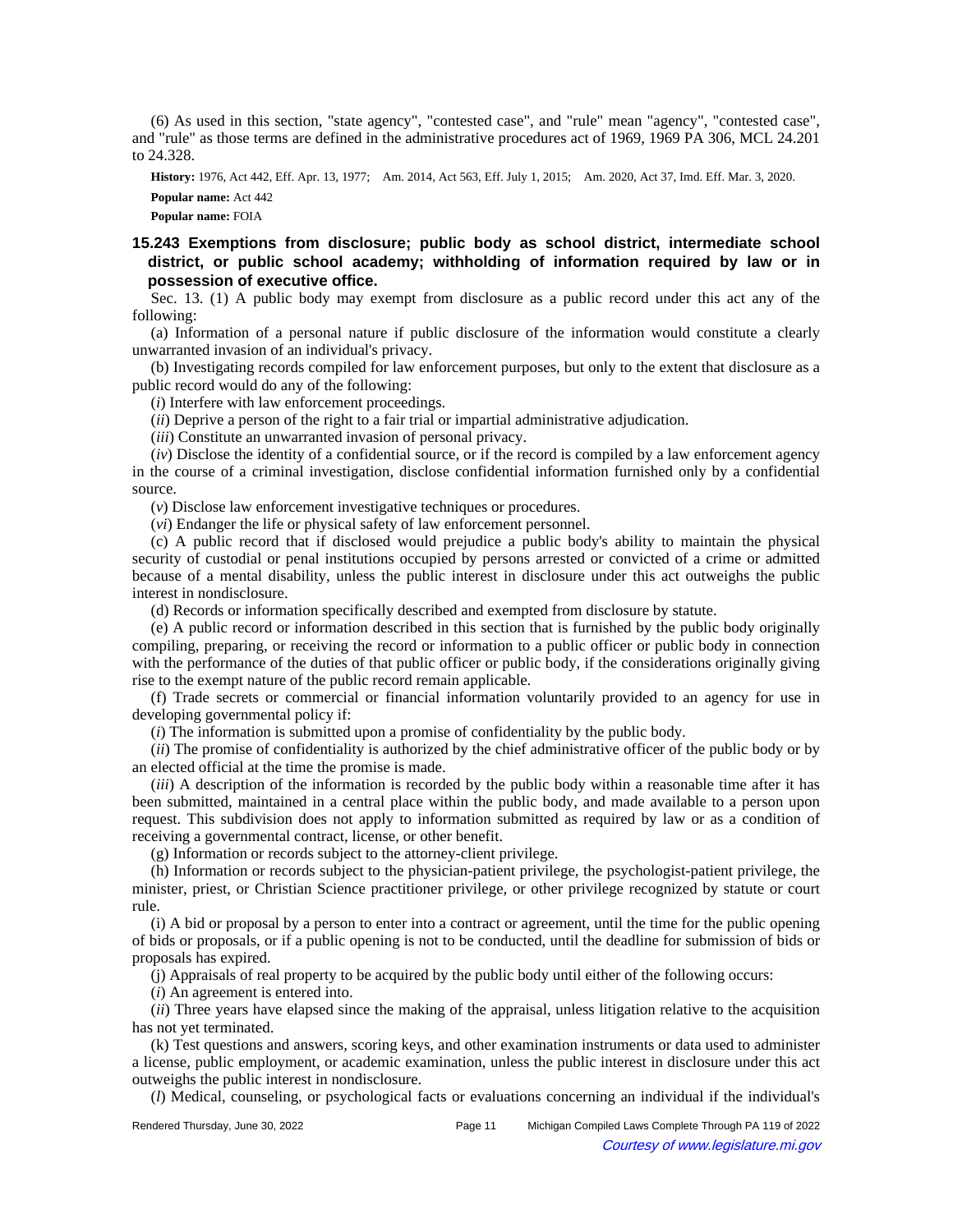identity would be revealed by a disclosure of those facts or evaluation, including protected health information, as defined in 45 CFR 160.103.

(m) Communications and notes within a public body or between public bodies of an advisory nature to the extent that they cover other than purely factual materials and are preliminary to a final agency determination of policy or action. This exemption does not apply unless the public body shows that in the particular instance the public interest in encouraging frank communication between officials and employees of public bodies clearly outweighs the public interest in disclosure. This exemption does not constitute an exemption under state law for purposes of section 8(h) of the open meetings act, 1976 PA 267, MCL 15.268. As used in this subdivision, "determination of policy or action" includes a determination relating to collective bargaining, unless the public record is otherwise required to be made available under 1947 PA 336, MCL 423.201 to 423.217.

(n) Records of law enforcement communication codes, or plans for deployment of law enforcement personnel, that if disclosed would prejudice a public body's ability to protect the public safety unless the public interest in disclosure under this act outweighs the public interest in nondisclosure in the particular instance.

(o) Information that would reveal the exact location of archaeological sites. The department of natural resources may promulgate rules in accordance with the administrative procedures act of 1969, 1969 PA 306, MCL 24.201 to 24.328, to provide for the disclosure of the location of archaeological sites for purposes relating to the preservation or scientific examination of sites.

(p) Testing data developed by a public body in determining whether bidders' products meet the specifications for purchase of those products by the public body, if disclosure of the data would reveal that only 1 bidder has met the specifications. This subdivision does not apply after 1 year has elapsed from the time the public body completes the testing.

(q) Academic transcripts of an institution of higher education established under section 5, 6, or 7 of article VIII of the state constitution of 1963, if the transcript pertains to a student who is delinquent in the payment of financial obligations to the institution.

(r) Records of a campaign committee including a committee that receives money from a state campaign fund.

(s) Unless the public interest in disclosure outweighs the public interest in nondisclosure in the particular instance, public records of a law enforcement agency, the release of which would do any of the following:

(*i*) Identify or provide a means of identifying an informant.

(*ii*) Identify or provide a means of identifying a law enforcement undercover officer or agent or a plain clothes officer as a law enforcement officer or agent.

(*iii*) Disclose the personal address or telephone number of active or retired law enforcement officers or agents or a special skill that they may have.

(*iv*) Disclose the name, address, or telephone numbers of family members, relatives, children, or parents of active or retired law enforcement officers or agents.

(*v*) Disclose operational instructions for law enforcement officers or agents.

(*vi*) Reveal the contents of staff manuals provided for law enforcement officers or agents.

(*vii*) Endanger the life or safety of law enforcement officers or agents or their families, relatives, children, parents, or those who furnish information to law enforcement departments or agencies.

(*viii*) Identify or provide a means of identifying a person as a law enforcement officer, agent, or informant. (*ix*) Disclose personnel records of law enforcement agencies.

(*x*) Identify or provide a means of identifying residences that law enforcement agencies are requested to check in the absence of their owners or tenants.

(t) Except as otherwise provided in this subdivision, records and information pertaining to an investigation or a compliance conference conducted by the department under article 15 of the public health code, 1978 PA 368, MCL 333.16101 to 333.18838, before a complaint is issued. This subdivision does not apply to records or information pertaining to 1 or more of the following:

(*i*) The fact that an allegation has been received and an investigation is being conducted, and the date the allegation was received.

(*ii*) The fact that an allegation was received by the department; the fact that the department did not issue a complaint for the allegation; and the fact that the allegation was dismissed.

(u) Records of a public body's security measures, including security plans, security codes and combinations, passwords, passes, keys, and security procedures, to the extent that the records relate to the ongoing security of the public body.

(v) Records or information relating to a civil action in which the requesting party and the public body are parties.<br>Rendered Thursday, June 30, 2022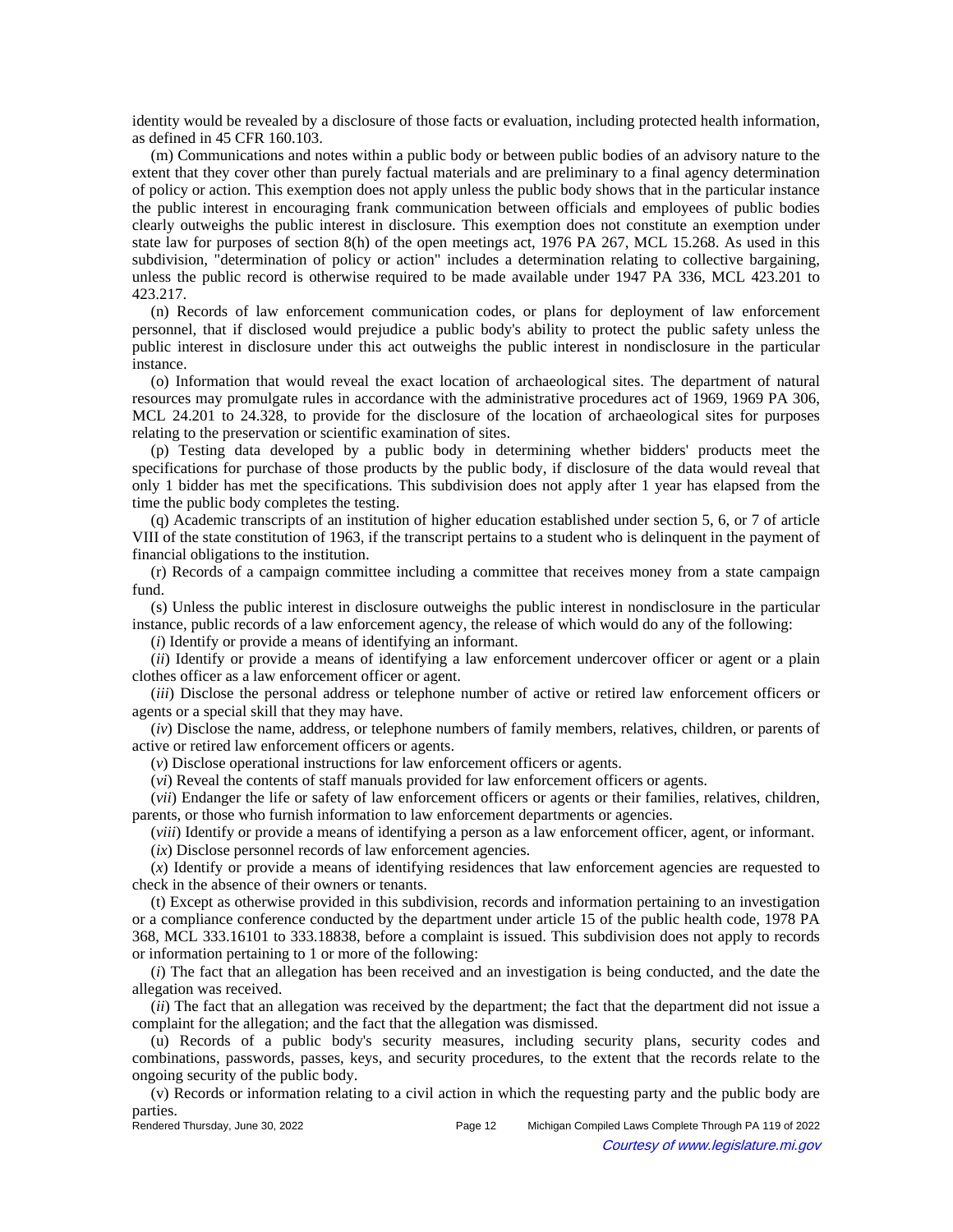(w) Information or records that would disclose the Social Security number of an individual.

(x) Except as otherwise provided in this subdivision, an application for the position of president of an institution of higher education established under section 4, 5, or 6 of article VIII of the state constitution of 1963, materials submitted with such an application, letters of recommendation or references concerning an applicant, and records or information relating to the process of searching for and selecting an individual for a position described in this subdivision, if the records or information could be used to identify a candidate for the position. However, after 1 or more individuals have been identified as finalists for a position described in this subdivision, this subdivision does not apply to a public record described in this subdivision, except a letter of recommendation or reference, to the extent that the public record relates to an individual identified as a finalist for the position.

(y) Records or information of measures designed to protect the security or safety of persons or property, or the confidentiality, integrity, or availability of information systems, whether public or private, including, but not limited to, building, public works, and public water supply designs to the extent that those designs relate to the ongoing security measures of a public body, capabilities and plans for responding to a violation of the Michigan anti-terrorism act, chapter LXXXIII-A of the Michigan penal code, 1931 PA 328, MCL 750.543a to 750.543z, emergency response plans, risk planning documents, threat assessments, domestic preparedness strategies, and cybersecurity plans, assessments, or vulnerabilities, unless disclosure would not impair a public body's ability to protect the security or safety of persons or property or unless the public interest in disclosure outweighs the public interest in nondisclosure in the particular instance.

(z) Information that would identify or provide a means of identifying a person that may, as a result of disclosure of the information, become a victim of a cybersecurity incident or that would disclose a person's cybersecurity plans or cybersecurity-related practices, procedures, methods, results, organizational information system infrastructure, hardware, or software.

(aa) Research data on road and attendant infrastructure collected, measured, recorded, processed, or disseminated by a public agency or private entity, or information about software or hardware created or used by the private entity for such purposes.

(bb) Records or information that would reveal the specific location or GPS coordinates of game, including, but not limited to, records or information of the specific location or GPS coordinates of game obtained by the department of natural resources during any restoration, management, or research project conducted under section 40501 of the natural resources and environmental protection act, 1994 PA 451, MCL 324.40501, or in connection with the expenditure of money under section 43553 of the natural resources and environmental protection act, 1994 PA 451, MCL 324.43553. As used in this subdivision, "game" means that term as defined in section 40103 of the natural resources and environmental protection act, 1994 PA 451, MCL 324.40103.

(2) A public body shall exempt from disclosure information that, if released, would prevent the public body from complying with 20 USC 1232g, commonly referred to as the family educational rights and privacy act of 1974. A public body that is a local or intermediate school district or a public school academy shall exempt from disclosure directory information, as defined by 20 USC 1232g, commonly referred to as the family educational rights and privacy act of 1974, requested for the purpose of surveys, marketing, or solicitation, unless that public body determines that the use is consistent with the educational mission of the public body and beneficial to the affected students. A public body that is a local or intermediate school district or a public school academy may take steps to ensure that directory information disclosed under this subsection is not used, rented, or sold for the purpose of surveys, marketing, or solicitation. Before disclosing the directory information, a public body that is a local or intermediate school district or a public school academy may require the requester to execute an affidavit stating that directory information provided under this subsection will not be used, rented, or sold for the purpose of surveys, marketing, or solicitation.

(3) This act does not authorize the withholding of information otherwise required by law to be made available to the public or to a party in a contested case under the administrative procedures act of 1969, 1969 PA 306, MCL 24.201 to 24.328.

(4) Except as otherwise exempt under subsection (1), this act does not authorize the withholding of a public record in the possession of the executive office of the governor or lieutenant governor, or an employee of either executive office, if the public record is transferred to the executive office of the governor or lieutenant governor, or an employee of either executive office, after a request for the public record has been received by a state officer, employee, agency, department, division, bureau, board, commission, council, authority, or other body in the executive branch of government that is subject to this act.

History: 1976, Act 442, Eff. Apr. 13, 1977;--Am. 1978, Act 329, Imd. Eff. July 11, 1978;--Am. 1993, Act 82, Eff. Apr. 1, 1994;--Am. 1996, Act 553, Eff. Mar. 31, 1997;—Am. 2000, Act 88, Imd. Eff. May 1, 2000;—Am. 2001, Act 74, Imd. Eff. July 24, 2001;—Am. 2002, Act 130, Eff. May 1, 2002;--Am. 2002, Act 437, Eff. Aug. 1, 2002;--Am. 2006, Act 482, Imd. Eff. Dec. 22, 2006;--Am. 2018, Act 68, Eff. June 17, 2018;-- Am. 2021, Act 33, Imd. Eff. June 24, 2021. Rendered Thursday, June 30, 2022 Page 13 Michigan Compiled Laws Complete Through PA 119 of 2022